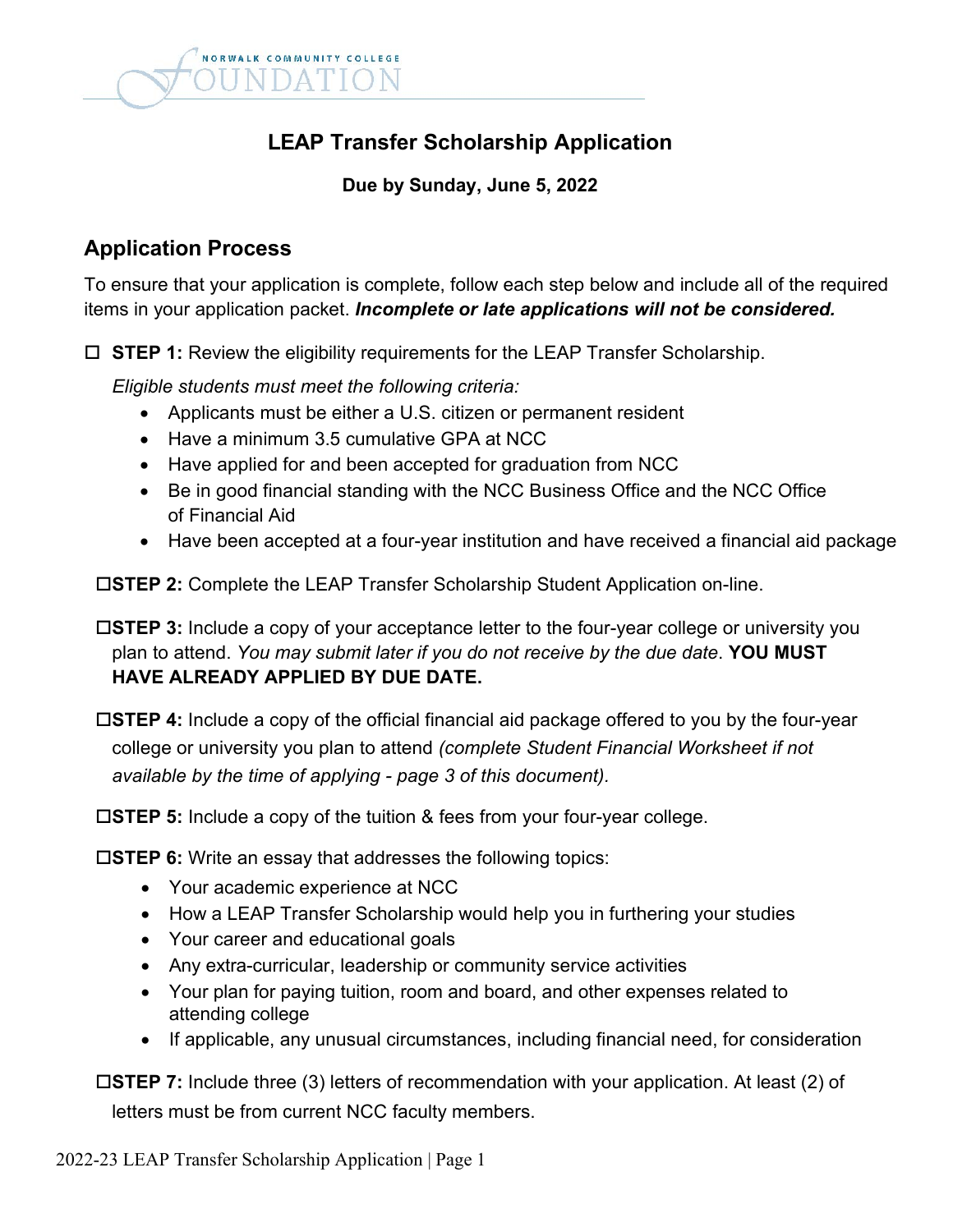- **STEP 8:** Submit a copy of your FAFSA Student Aid Report (SAR). This report was either emailed or mailed to you after you completed the FAFSA. Make a copy of this report and include it with your LEAP application.
- **STEP 9:** Submit the entire application packet by midnight on June 5, 2022 ONLINE.

### **Things to Keep in Mind**

Scholarship awards will be based on available funding.

Completing the FAFSA can take a few days, so start early!

Students who are awarded grants will be expected to:

- o Maintain enrollment full time at a four-year school
- $\circ$  Complete an agreement and a thank you questionnaire with the survey
- o Keep in touch with the NCC Foundation throughout the 2022-2023 academic year and provide unofficial transcripts at the end of each academic semester
- o Be available to meet with donors of the LEAP Transfer Scholarship Program

All awarded students will receive a renewal notification from NCC Foundation with all required paperwork via e-mail.

The NCC Foundation Scholarship Committee will review applications in June. You can expect to hear from us by June 10th. Those eligible will be invited to meet with the committee for a personal interview on June 21, 22 or 23. Then the NCC Foundation Scholarship Committee will submit decisions in July.

All awards will be sent directly to the transfer school to be used for tuition and fees once we receive signed agreement with thank you letter back.

#### **For More Information**

**Norwalk Community College Foundation 188 Richards Avenue, Room E311 Norwalk, CT 06854-1655 OR email scholarships@norwalk.edu**